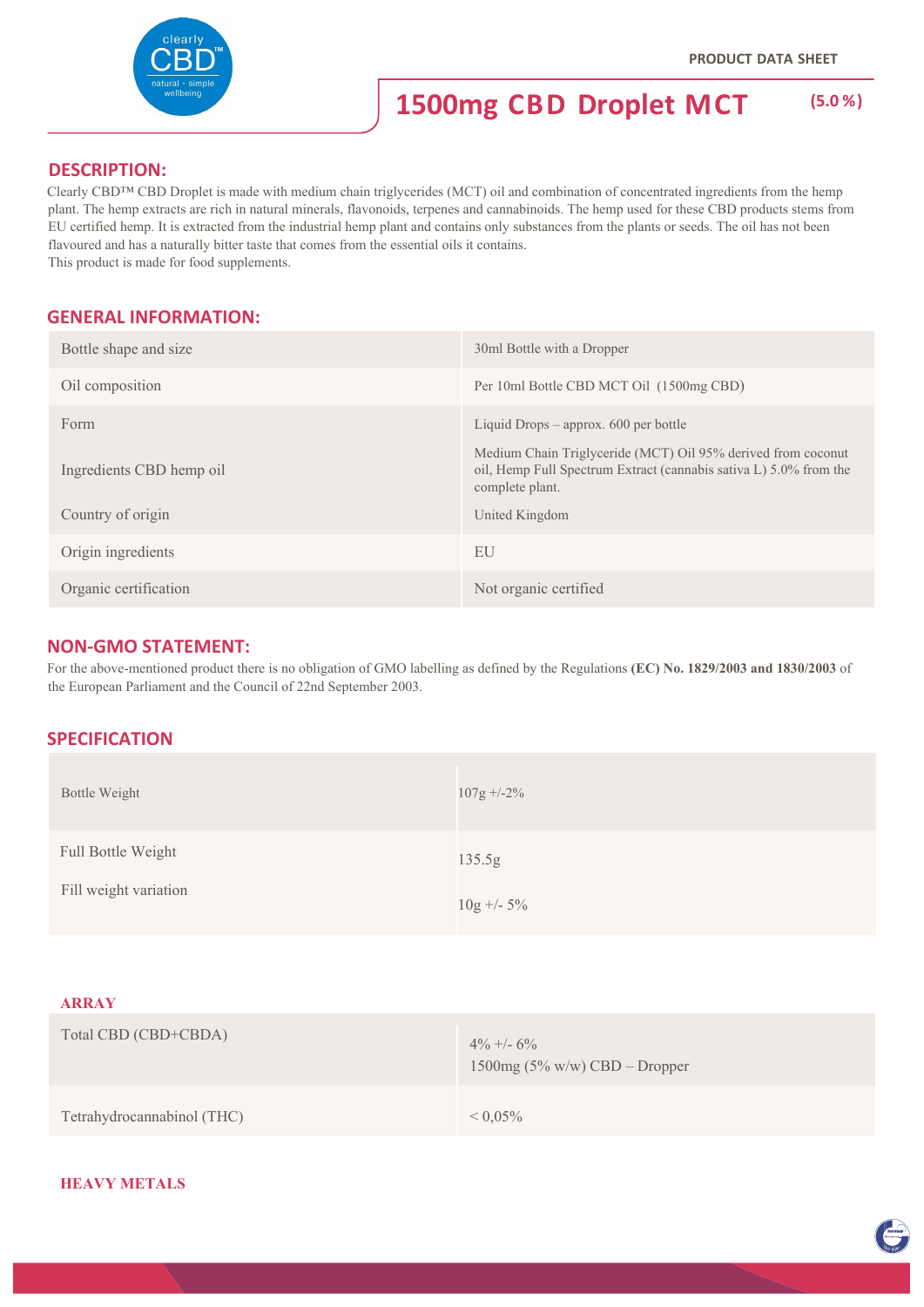

# **1500mg CBD Droplet MCT (5.0 %)**

| Lead    | $<$ 3.0 ppm    |
|---------|----------------|
| Cadmium | $< 1.0$ ppm    |
| Mercury | $< 0.1$ ppm    |
| Arsenic | $\leq 1.0$ ppm |

#### **TOXINS**

| Aflatoxin B1                       | $< 2.0$ ppb |
|------------------------------------|-------------|
| Sum of Aflatoxins (B1, B2, G1, G2) | $< 4.0$ ppb |
| POLYAROMATIC HYDROCARBON           |             |

| $Benzo(a)$ pyrene | $< 10.0$ ppb |
|-------------------|--------------|
| Sum of PAH4       | $< 50.0$ ppb |

#### **POLYAROMATIC HYDROCARBON**

| Benzo(a)pyrene | $< 10.0$ ppb |
|----------------|--------------|
| Sum of PAH4    | $< 50.0$ ppb |

#### **ENDOCRINAL PERTURBATORS**

| Dioxins and PCB's | Conform Regulation (EU) 1881/2006 |
|-------------------|-----------------------------------|
|                   |                                   |

## **PHYTOSANITARY**

| Pesticides | Conform Regulation (EU) 1881/2006 |
|------------|-----------------------------------|
|------------|-----------------------------------|

### **MICROBIOLOGY**

| <b>Total Plate Count</b> | $< 10.000$ cfu / g |
|--------------------------|--------------------|
| <b>Yeast and Moulds</b>  | $<$ 1000 cfu / g   |
| E.coli                   | Negative $/g$      |
| Salmonella spp.          | Negative / 25g     |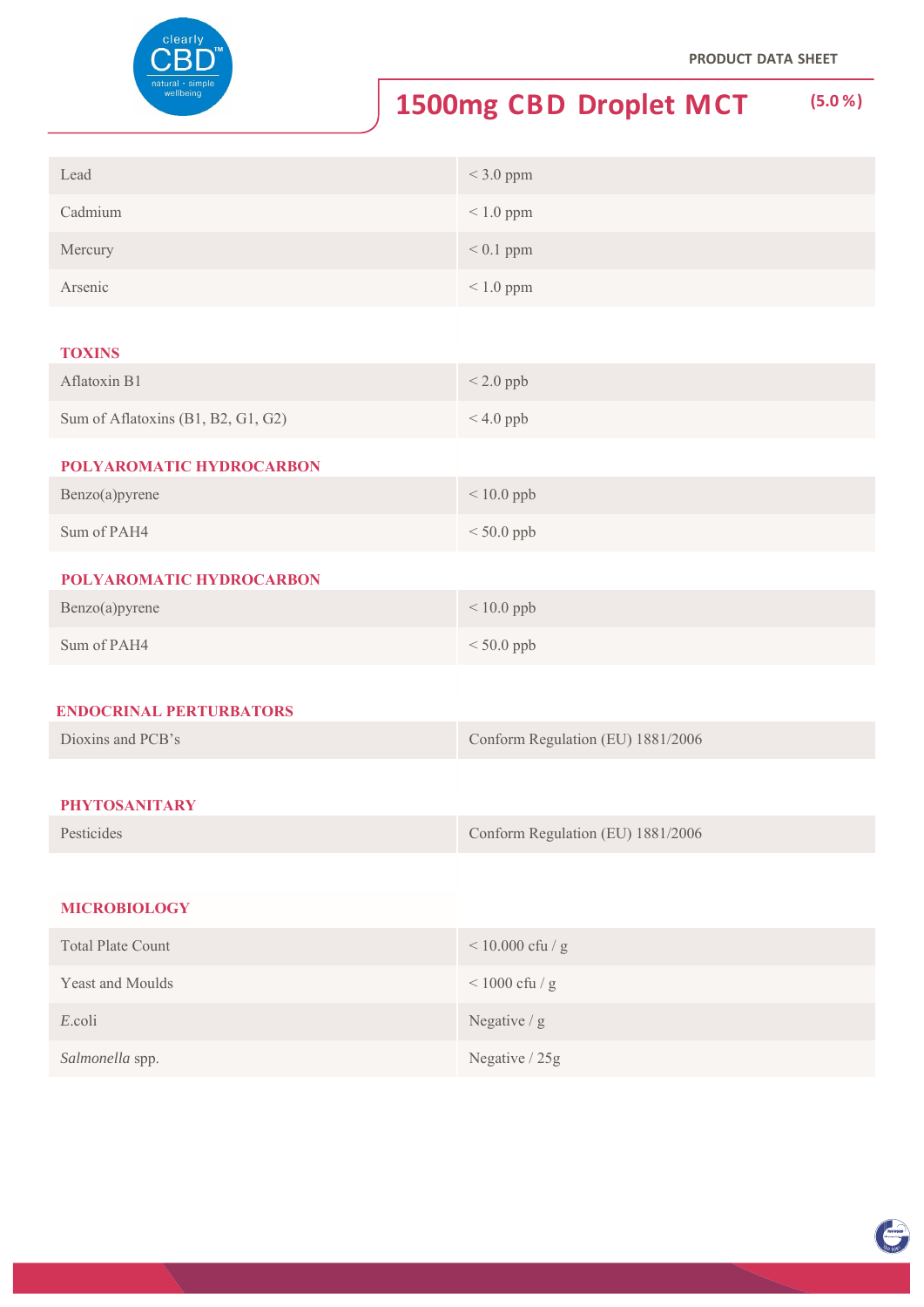

TOVING

## **1500mg CBD Droplet MCT (5.0 %)**

#### **ALLERGENS:**

Information concerning Annex II of Regulation (EU) **No 1169/2011** of the European Parliament and of the Council of 25th October 2011 and its amendment (EU) **No 78/2014** on substances or products causing allergies or intolerances:

| Contains allergens which have to be labelled according to the above-mentioned regulations as ingredients:                                           | No             |
|-----------------------------------------------------------------------------------------------------------------------------------------------------|----------------|
| Cereals containing gluten, namely: wheat (such as spelt and Khorasan wheat), rye, barley, oats or their hybridised strains,<br>and products thereof | N <sub>o</sub> |
| (Comment: Contains mannitol derived from wheat and/or maize; contains dextrose derived from wheat.)*                                                | No             |
| Crustaceans and products thereof                                                                                                                    | N <sub>o</sub> |
| Eggs and products thereof                                                                                                                           | N <sub>o</sub> |
| Fish and products thereof                                                                                                                           | N <sub>o</sub> |
| Peanuts and products thereof                                                                                                                        | N <sub>o</sub> |
| Soybeans and products thereof                                                                                                                       | N <sub>o</sub> |
| Milk and products thereof (including lactose)                                                                                                       | N <sub>o</sub> |
| Nuts (i.e. almond, hazelnut, walnut, cashew, pecan nut, Brazil nut, pistachio nut, macadamia nut and<br>Queensland nut) and products thereof        | N <sub>o</sub> |
| Celery and products thereof                                                                                                                         | N <sub>o</sub> |
| Mustard and products thereof                                                                                                                        | N <sub>o</sub> |
| Sesame seeds and products thereof                                                                                                                   | No             |
| Sulphur dioxide and sulphites at concentrations of more than 10 mg/kg or 10 mg/litre in terms of total SO2                                          | N <sub>o</sub> |
| Lupin and products thereof                                                                                                                          | N <sub>o</sub> |
| Mollusc and products thereof                                                                                                                        | No             |

\* exempt from allergen labelling according to Annex II of Regulation (EU) No 1169/2011

#### **APPLICATIONS AND USE:**

As far as the knowledge goes for the Clearly CBD™ CBD Droplet fulfil all EU Food Supplement requirements. In regards to CBD, within the EU, there could be regional regulation and legislations in place, with specific requirements for food supplements based on hemp *(Cannabis sativa*  L.). Clearly CBD™ assumes no liability, it is the own responsibility of every customer to check possible additional requirements and the legal status of bringing this product on the market within a certain country or region.